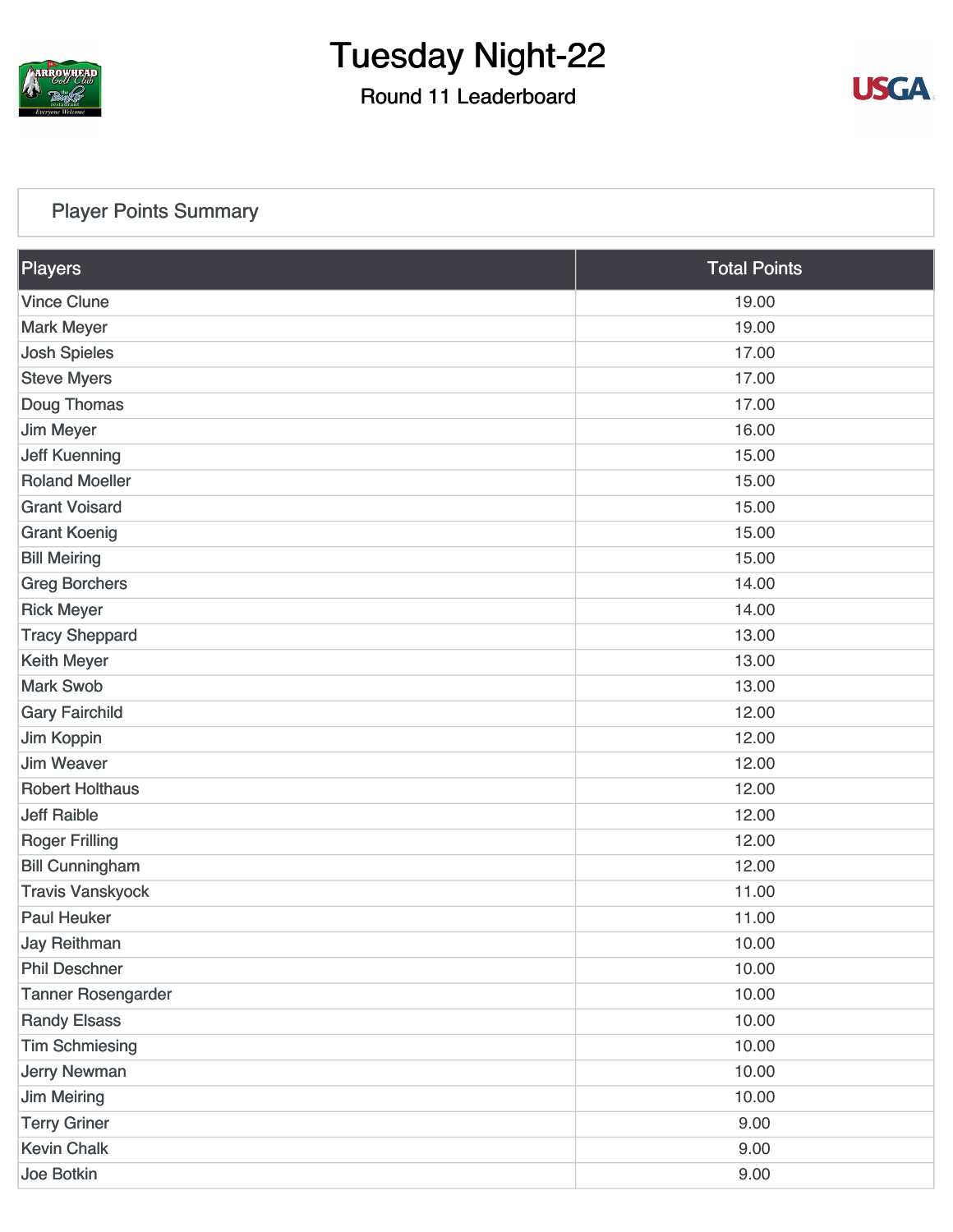

### Round 11 Leaderboard



| Jim Brackman          | 8.00   |
|-----------------------|--------|
| <b>Chris McHenry</b>  | 8.00   |
| Don Goldschmidt       | 7.00   |
| <b>Frank Schafer</b>  | 7.00   |
| <b>Kellen Mescher</b> | 7.00   |
| <b>Jeff Davis</b>     | 7.00   |
| <b>Tyler Nosek</b>    | 7.00   |
| <b>Tony Bensman</b>   | 6.00   |
| Mike Flynn            | 5.00   |
| <b>Jason Oldiges</b>  | 5.00   |
| Dan Westgerdes        | 5.00   |
| Don Bornhorst         | 3.00   |
| <b>Eric Meyer</b>     | 3.00   |
| <b>Total Points</b>   | 528.00 |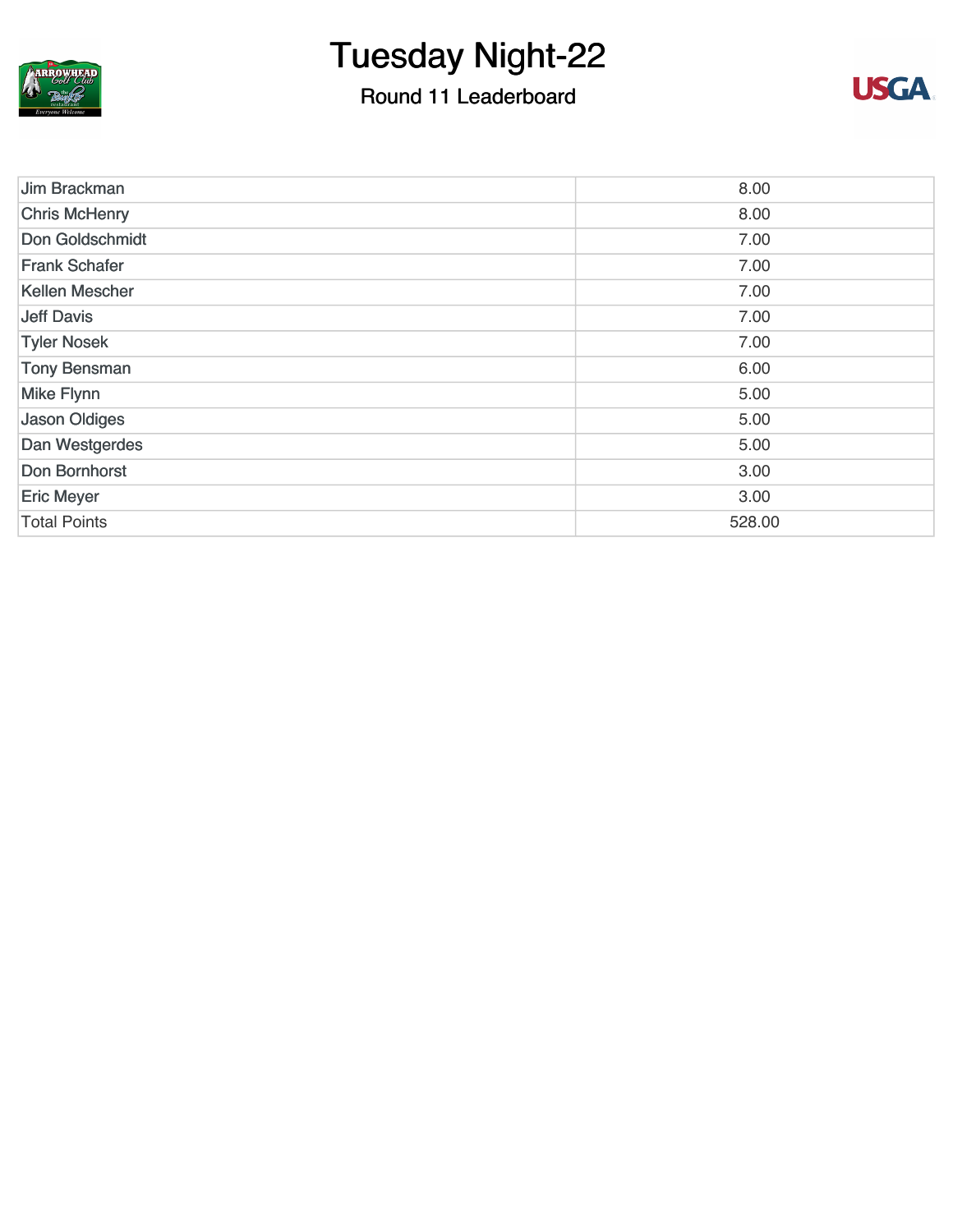

#### Round 11 Leaderboard



#### [Team Points Summary](https://static.golfgenius.com/v2tournaments/team_points?league_id=8105993687684621485&round_id=8105995567471011047)

| <b>Teams</b>                | <b>Total Points</b> |
|-----------------------------|---------------------|
| <b>Karls Place</b>          | 49.00               |
| Keith T-T                   | 49.00               |
| <b>Globus Printing</b>      | 48.00               |
| <b>Dorsten Construction</b> | 47.00               |
| <b>Primary Eyecare</b>      | 46.00               |
| <b>Master Maintenance</b>   | 45.00               |
| <b>Garmann Miller</b>       | 43.00               |
| <b>Brucken Pub</b>          | 42.00               |
| <b>Lincoln Electric</b>     | 41.00               |
| <b>MAP Transportation</b>   | 40.00               |
| <b>Edward Jones</b>         | 39.00               |
| <b>Willy's Tavern</b>       | 39.00               |
| <b>Total Points</b>         | 528.00              |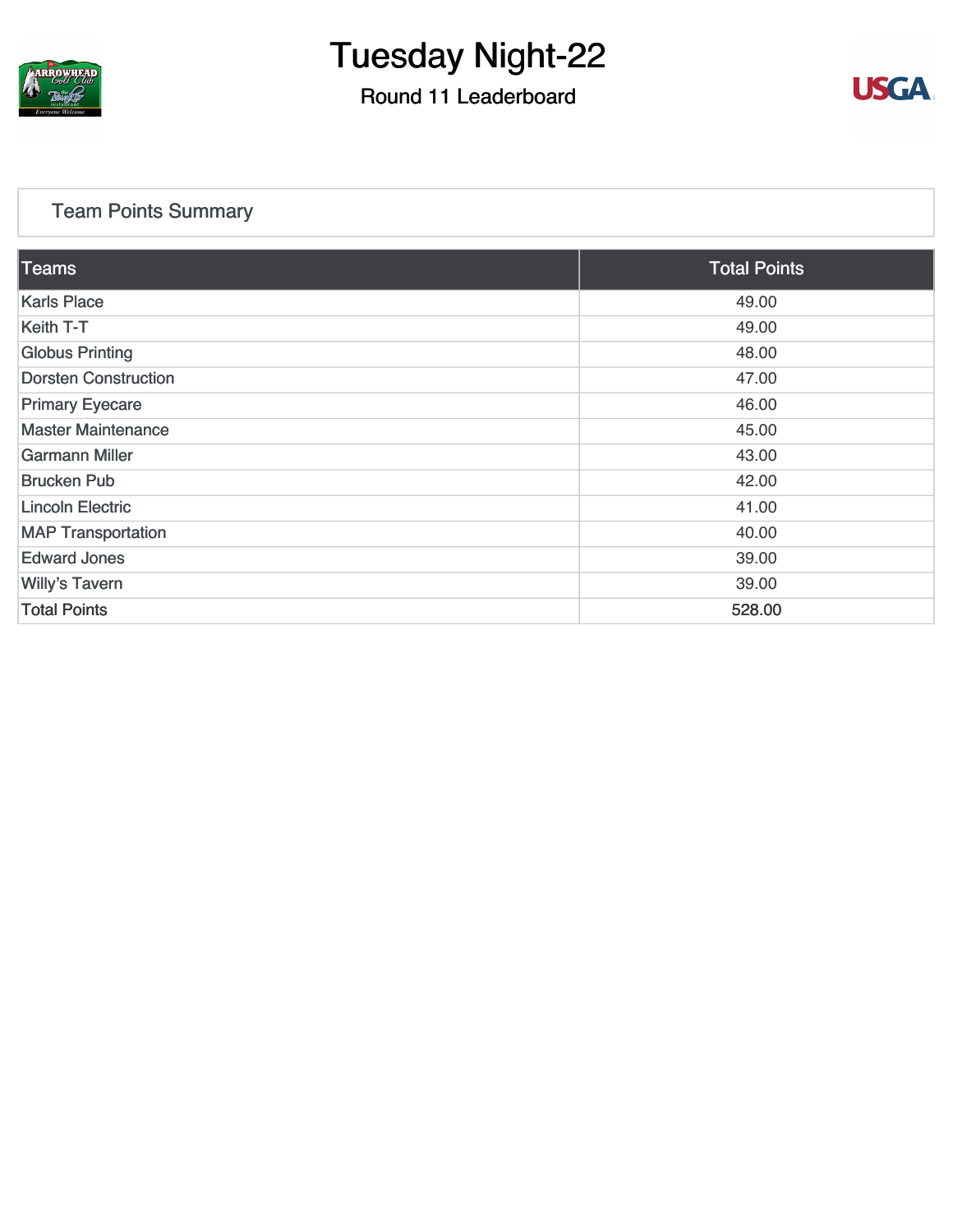

Round 11 Leaderboard



#### [Match Play](https://static.golfgenius.com/v2tournaments/8105996303621694674?called_from=&round_index=11)

| <b>Points</b> | Player                                       | Match       | Player                                       | Points |
|---------------|----------------------------------------------|-------------|----------------------------------------------|--------|
| 10.00         | Karls Place (Tanner Rosengarder)             | 1 up        | <b>Edward Jones (Bill Cunningham)</b>        | 12.00  |
| 17.00         | Karls Place (Doug Thomas)                    | 3&82        | <b>Edward Jones (Dan Westgerdes)</b>         | 5.00   |
| 10.00         | Karls Place (Phil Deschner)                  | 1 up        | <b>Edward Jones (Robert Holthaus)</b>        | 12.00  |
| 12.00         | Karls Place (Jim Koppin)                     | 1 up        | <b>Edward Jones (Randy Elsass)</b>           | 10.00  |
| 15.00         | <b>Lincoln Electric (Grant Voisard)</b>      | $2$ up      | <b>Dorsten Construction (Tyler Nosek)</b>    | 7.00   |
| 7.00          | <b>Lincoln Electric (Jeff Davis)</b>         | 2 up        | <b>Dorsten Construction (Jeff Kuenning)</b>  | 15.00  |
| 7.00          | Lincoln Electric (Don Goldschmidt)           | 2 & 1       | <b>Dorsten Construction (Roland Moeller)</b> | 15.00  |
| 12.00         | <b>Lincoln Electric (Gary Fairchild)</b>     | 2 & 1       | <b>Dorsten Construction (Jerry Newman)</b>   | 10.00  |
| 13.00         | Master Maintenance (Tracy Sheppard)          | <b>Tied</b> | Garmann Miller (Kevin Chalk)                 | 9.00   |
| 5.00          | Master Maintenance (Mike Flynn)              | 4 & 2       | <b>Garmann Miller (Steve Myers)</b>          | 17.00  |
| 15.00         | <b>Master Maintenance (Bill Meiring)</b>     | 3&82        | Garmann Miller (Kellen Mescher)              | 7.00   |
| 12.00         | Master Maintenance (Roger Frilling)          | 1 up        | Garmann Miller (Jay Reithman)                | 10.00  |
| 12.00         | <b>MAP Transportation (Jim Weaver)</b>       | 2 & 1       | <b>Globus Printing (Jim Meiring)</b>         | 10.00  |
| 12.00         | <b>MAP Transportation (Jeff Raible)</b>      | 1 up        | <b>Globus Printing (Tim Schmiesing)</b>      | 10.00  |
| 5.00          | <b>MAP Transportation (Jason Oldiges)</b>    | 3 & 2       | <b>Globus Printing (Josh Spieles)</b>        | 17.00  |
| 11.00         | <b>MAP Transportation (Travis Vanskyock)</b> | <b>Tied</b> | <b>Globus Printing (Paul Heuker)</b>         | 11.00  |
| 16.00         | <b>Primary Eyecare (Jim Meyer)</b>           | 5 & 3       | <b>Brucken Pub (Tony Bensman)</b>            | 6.00   |
| 9.00          | <b>Primary Eyecare (Terry Griner)</b>        | <b>Tied</b> | <b>Brucken Pub (Mark Swob)</b>               | 13.00  |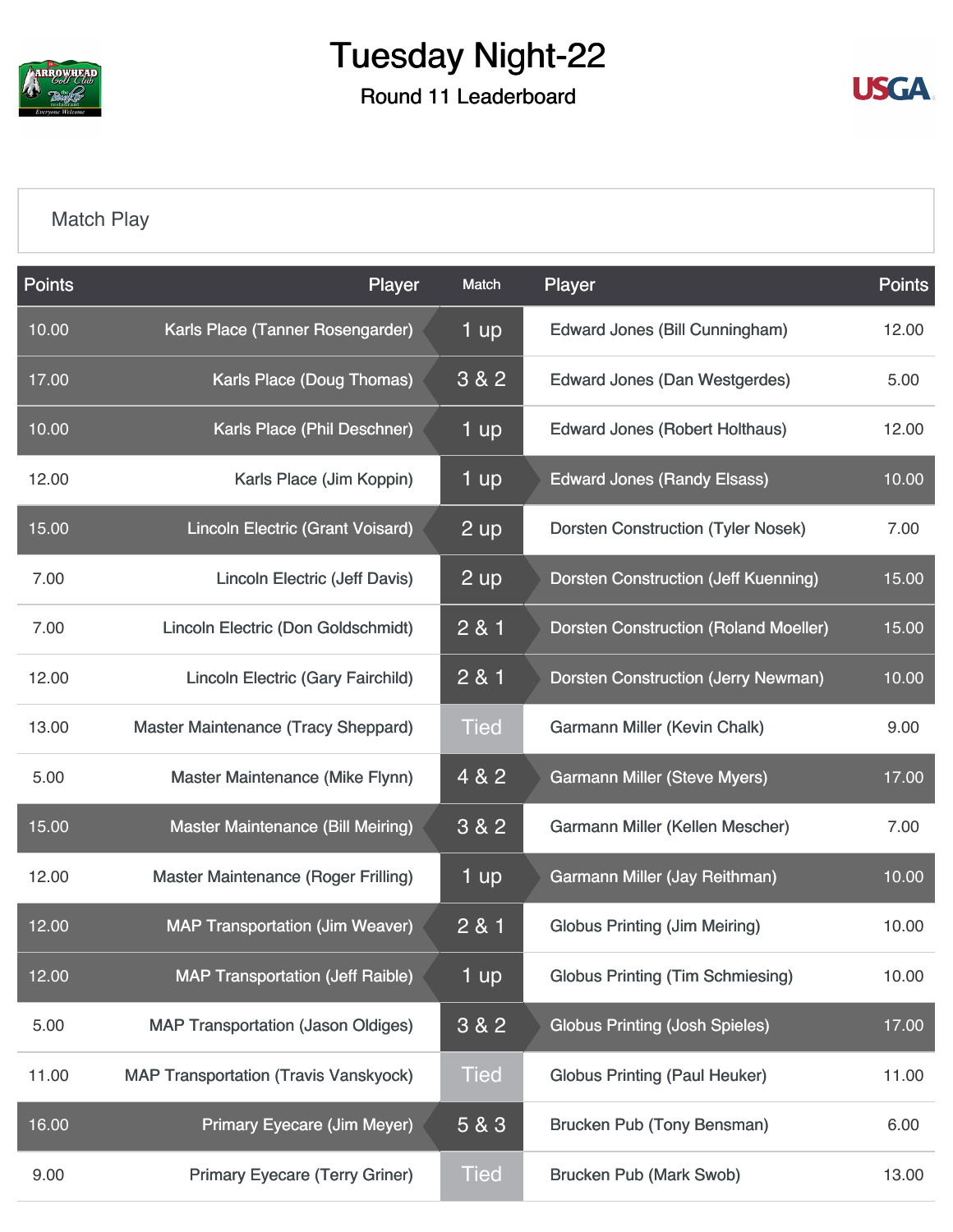

Round 11 Leaderboard



| 7.00                                  | <b>Primary Eyecare (Frank Schafer)</b> | 2 up        | Brucken Pub (Grant Koenig)          | 15.00 |
|---------------------------------------|----------------------------------------|-------------|-------------------------------------|-------|
| 14.00                                 | <b>Primary Eyecare (Rick Meyer)</b>    | 1 up        | <b>Brucken Pub (Chris McHenry)</b>  | 8.00  |
| 13.00                                 | Keith T-T (Keith Meyer)                | <b>Tied</b> | Willy's Tavern (Joe Botkin)         | 9.00  |
| 14.00                                 | Keith T-T (Greg Borchers)              | 1 up        | Willy's Tavern (Jim Brackman)       | 8.00  |
| 19.00                                 | Keith T-T (Mark Meyer)                 | 4 & 3       | Willy's Tavern (Don Bornhorst)      | 3.00  |
| 3.00                                  | Keith T-T (Eric Meyer)                 | 4 & 3       | <b>Willy's Tavern (Vince Clune)</b> | 19.00 |
| <b>Total Points Allocated: 528.00</b> |                                        |             |                                     |       |